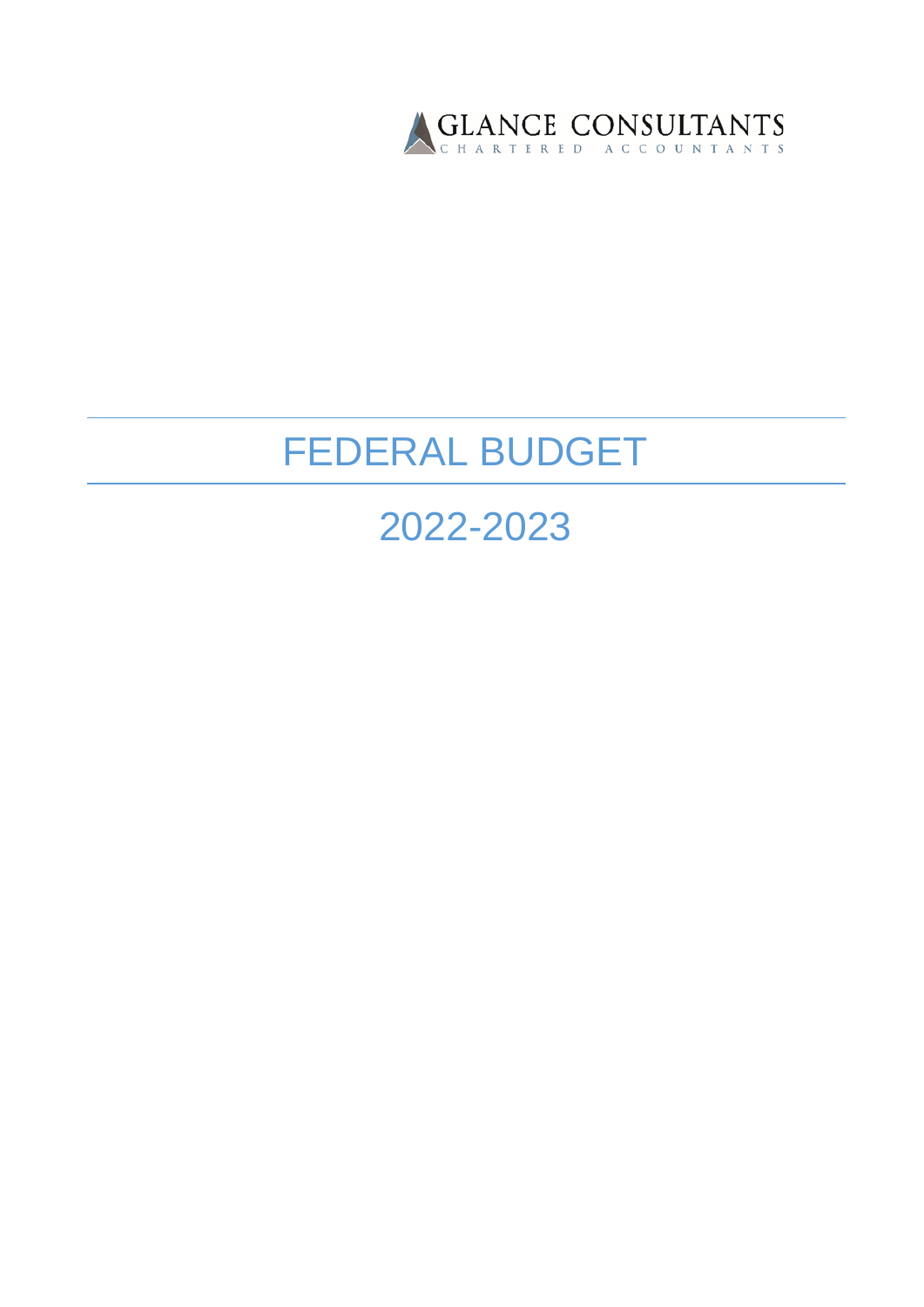## **Contents**

| Concessional tax treatment for carbon abatement and biodiversity stewardship income  9 |  |
|----------------------------------------------------------------------------------------|--|
|                                                                                        |  |
|                                                                                        |  |
|                                                                                        |  |
|                                                                                        |  |
|                                                                                        |  |
|                                                                                        |  |
|                                                                                        |  |
|                                                                                        |  |
|                                                                                        |  |
|                                                                                        |  |
|                                                                                        |  |
|                                                                                        |  |
|                                                                                        |  |
|                                                                                        |  |
| Medical and biotechnology innovation: expansion of "patent box" tax concession  14     |  |
|                                                                                        |  |
|                                                                                        |  |
|                                                                                        |  |
|                                                                                        |  |
|                                                                                        |  |
|                                                                                        |  |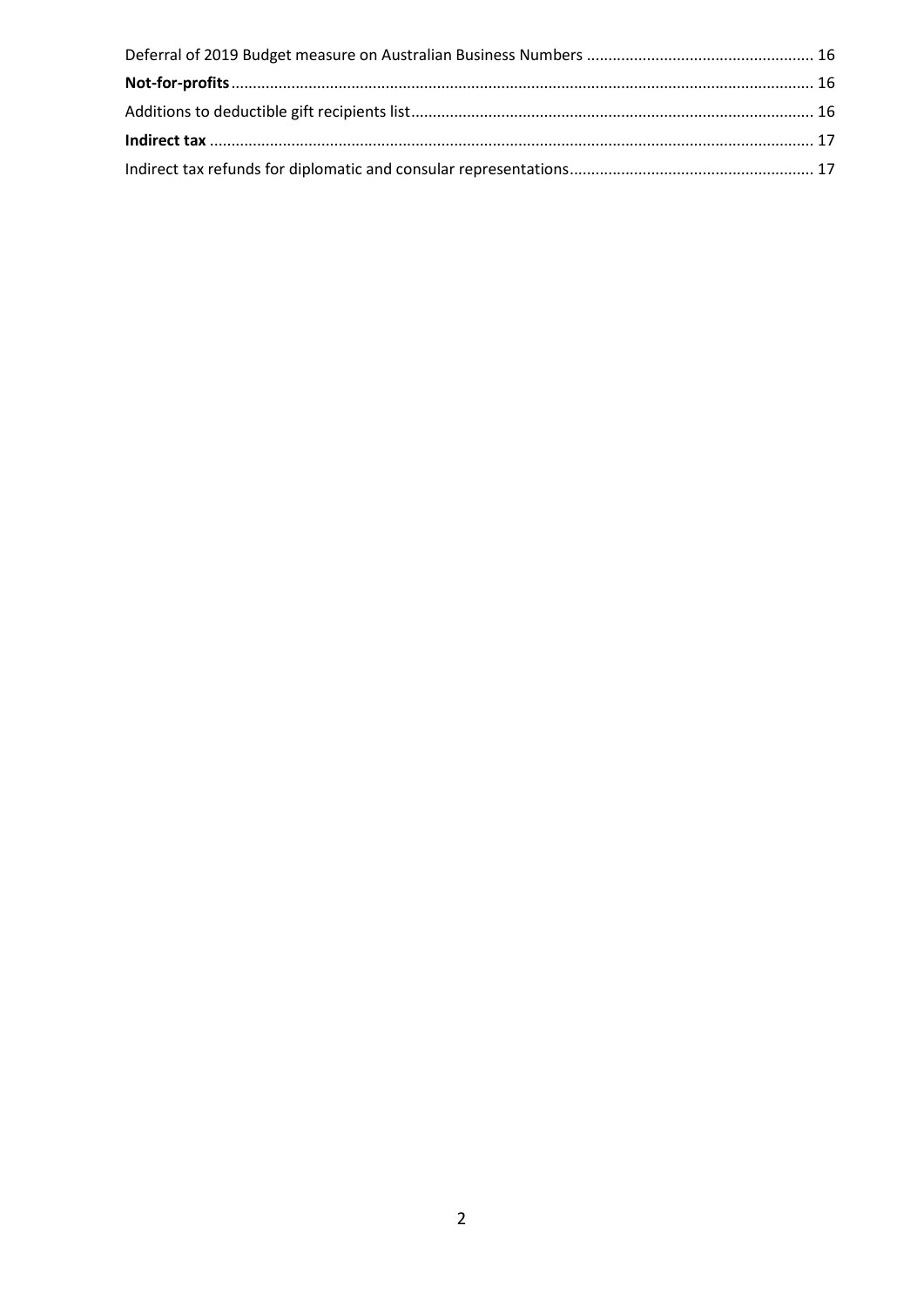## <span id="page-3-0"></span>**2022–23 Federal Budget Tax and Superannuation Highlights**

The Federal Treasurer, Mr Josh Frydenberg, handed down the 2022–23 Federal Budget at 7:30pm (AEDT) on 29 March 2022.

In an economy emerging from the pandemic, the Treasurer has confirmed an unemployment rate of 4% and an expected budget deficit of \$78 billion for 2022–23. As international uncertainties add pressure on the cost of living, key measures in the Budget provide cost of living relief in the form of an increased Low and Middle Income Tax Offset, a one off \$250 payment for welfare recipients and pensioners and a 6-month fuel excise relief.

Other measures for business seek to promote innovation, with expanded "patent box" tax concessions proposed, and provide tax incentives for small business to invest in the skills of their employees. A lower GDP uplift rate for PAYG and GST instalments has also been proposed to support cash flows of small and medium businesses.

The full Budget papers are available at [www.budget.gov.au](http://www.budget.gov.au/) and the Treasury ministers' media releases are available at [ministers.treasury.gov.au.](http://ministers.treasury.gov.au/) The tax, superannuation and social security highlights are set out below.

## **Individuals**

- The low and middle income tax offset will be increased by \$420 in the 2021–22 income year to ease the current cost of living pressures.
- A one-off payment of \$250 will be made to individuals who are currently in receipt of Australian government social security payments, including pensions, to ease cost of living pressures.
- Additional funding will be provided over 5 years to support older Australians in the aged care sector with managing the impacts of the COVID-19 pandemic.
- Costs of taking a COVID-19 test to attend a place of work will be tax deductible for individuals and exempt from fringe benefits tax from 1 July 2021.
- A single Paid Parental Leave scheme of up to 20 weeks paid leave will replace the existing system of 2 separate payments.
- CPI indexed Medicare levy low-income threshold amounts for singles, families, and seniors and pensioners for the 2021–22 year announced.
- The number of guarantees under the Home Guarantee Scheme will be increased to 50,000 per year to assist home buyers who have a lower deposit.

## Business

- Additional state and territory COVID-19 business support grant programs will be eligible for tax treatment as non-assessable non-exempt income until 30 June 2022.
- Small and medium businesses will be able to deduct an additional 20% of expenditure incurred on external training courses provided to their employees.
- Small and medium businesses will be able to deduct an additional 20% of eligible expenditure supporting digital adoption.
- The Boosting Apprenticeship Commencements wage subsidy will be extended by 3 months.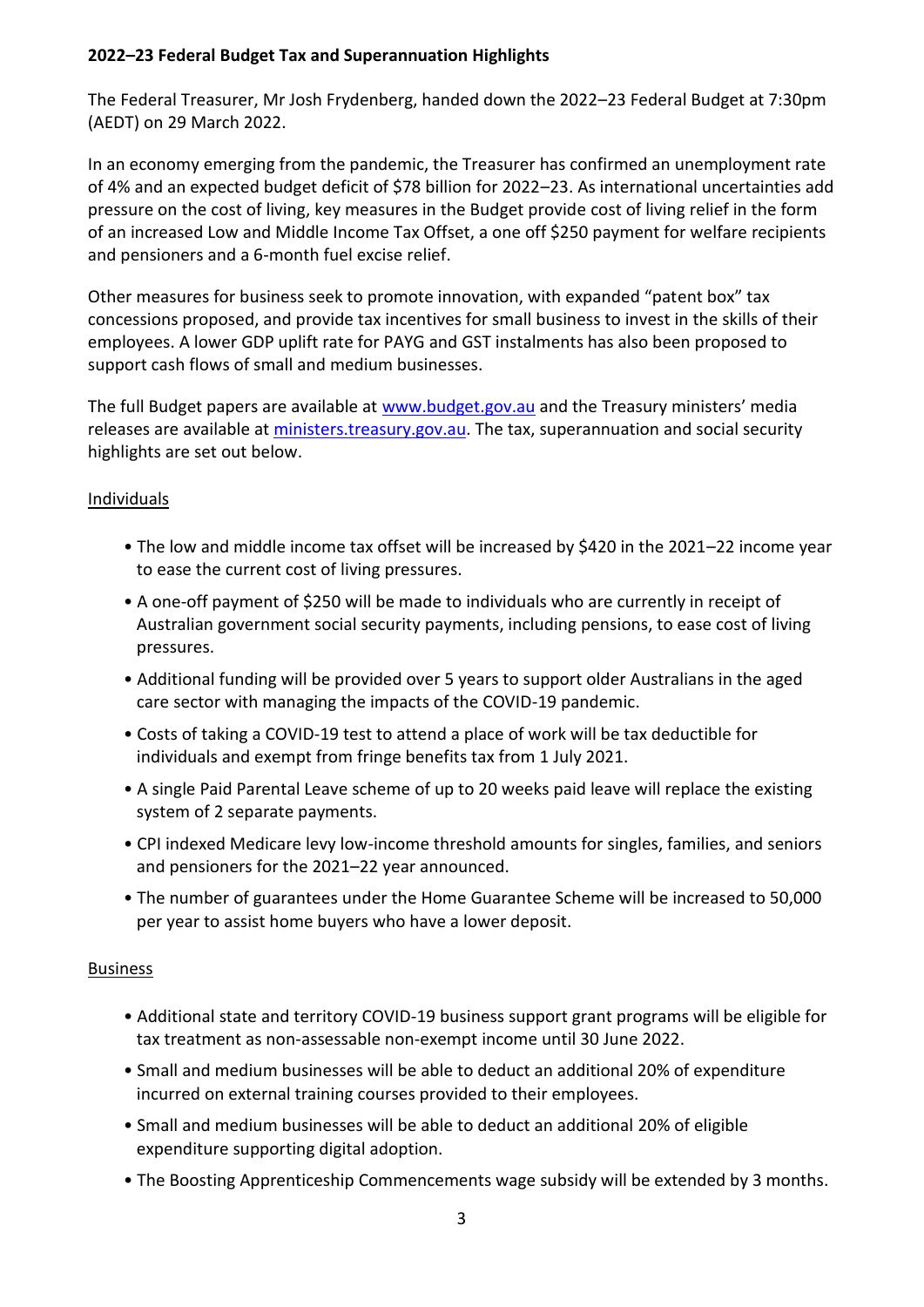- Concessional tax treatment will apply from 1 July 2022 for primary producers selling Australian Carbon Credit Units and biodiversity certificates.
- Access to employee share schemes in unlisted companies will be expanded.
- The PAYG instalment system is set for a structural overhaul with a set GDP uplift of 2% to apply for the 2022–23 income year.
- Additional funding will be provided to further reform insolvency arrangements, including the insolvent trading "safe harbour".
- Business registry fees will be streamlined over 3 years from 2023–24.
- Wholly owned Australian incorporated subsidiaries of the Future Fund Board of Guardians will be exempt from corporate income tax.

#### Excise and customs duty

- Excise and excise-equivalent customs duty on petrol and diesel will be reduced by 50% from 30 March 2022 for 6 months.
- The temporary tariff concession for COVID-19 related medical and hygiene products will be made permanent.
- Administration of fuel and alcohol excise, and excise-equivalent customs duty will be streamlined.

#### Superannuation

• The 50% reduction of the superannuation minimum drawdown requirements for accountbased pensions will be extended for an additional year.

#### Innovation

- Corporate income from the commercialisation of patents, issued from 29 March 2022, in respect to agricultural and veterinary (agvet) chemical products will be taxed at an effective rate of 17% for income years starting from 1 July 2023.
- The effective tax rate of 17% for the "patent box" regime will also be expanded to include patents that have the potential to lower emissions.
- Following on from the 2021 Federal Budget announcement of the "patent box" regime for medical and biotechnology innovations, the concessional tax treatment will be expanded to include certain overseas jurisdictions with equivalent patent regimes.

#### Tax administration

- Companies will be able to choose to have their PAYG instalments calculated based on current financial performance, extracted from business accounting software, with some tax adjustments.
- Businesses will be allowed the option to report taxable payments reporting system data (via accounting software) on the same lodgment cycle as their activity statements.
- Trust and beneficiary income reporting and processing will be digitalised.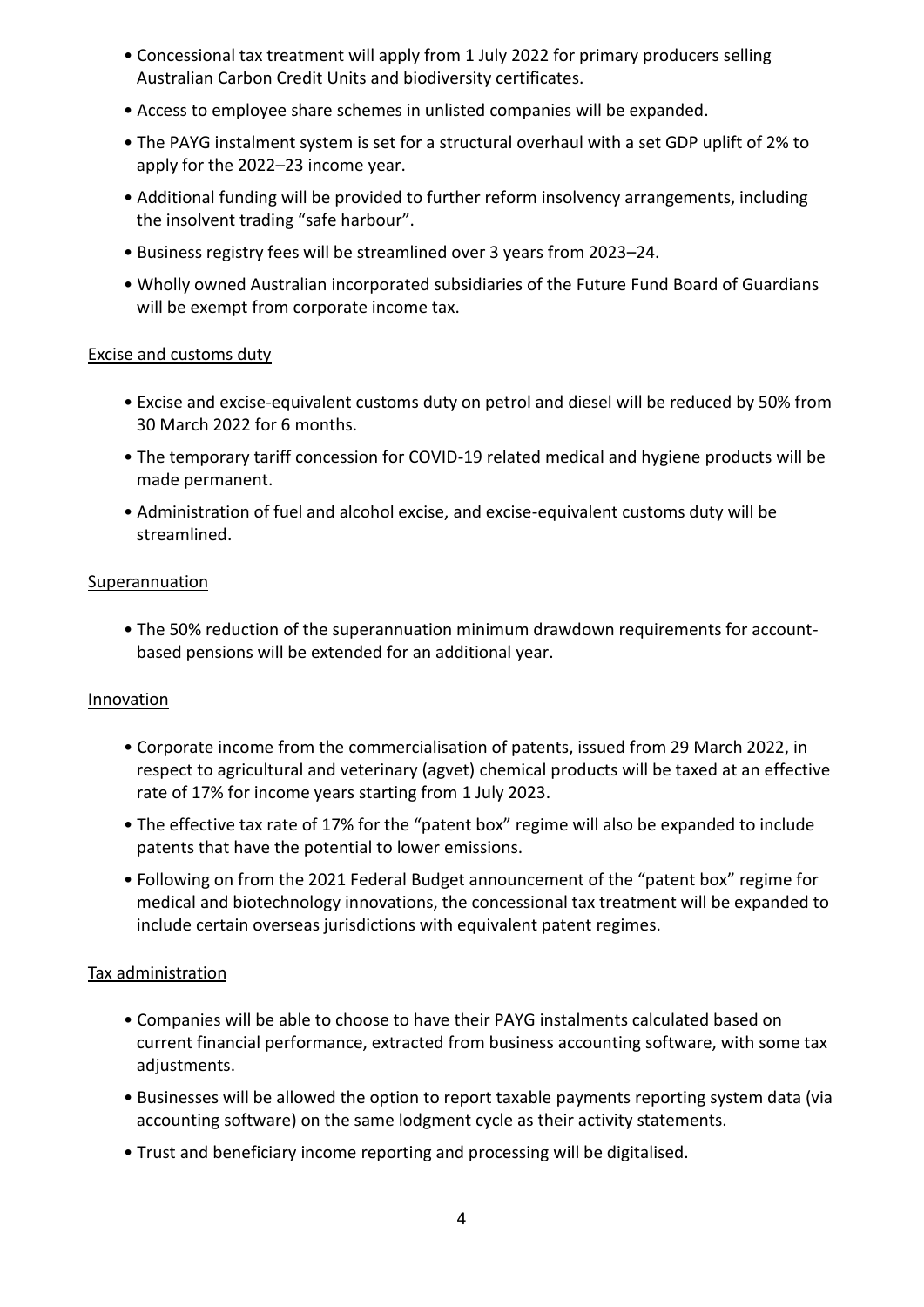- IT infrastructure will be developed to allow the ATO to share single touch payroll data with state and territory revenue offices.
- The ATO will be given funding to extend the operation of the Tax Avoidance Taskforce by 2 years.
- The start date of the 2019–20 Budget measure for holders of Australian Business Numbers will be deferred by 12 months.

## Not-for-profits

• Melbourne Business School Ltd, Advance Global Australians Ltd, Leaders Institute South Australia Inc, St Patrick's Cathedral Melbourne Restoration Fund, and various entities related to Community Foundations Australia, have been added to the list of specifically DGRs for a period beginning 1 July 2022.

### Indirect tax

• The Indirect Tax Concession Scheme (ITCS) has been granted or extended to various diplomatic and consular representations.

### <span id="page-5-0"></span>**Individuals**

### <span id="page-5-1"></span>**Low and middle income tax offset to be increased by \$420**

The low and middle income tax offset (LMITO) will include a cost of living tax offset in the 2021–22 income year. The cost of living tax offset is a flat \$420 to be applied to all recipients of LMITO when they lodge their tax return.

The minimum LMITO for 2021–22 will be \$675 for all individuals with a taxable income up to \$37,000.

Individuals between \$37,000 and \$48,000 will receive \$675 plus 7.5% of the amount of the income that exceeds \$37,000.

Individuals between \$48,000 and \$90,000 will receive the increased maximum of \$1,500.

Individuals over \$90,000 in taxable income will have the maximum amount reduced by 3 cents for every dollar above \$90,000, tapering off to an offset of \$420 at \$126,000 taxable income.

The LMITO is a non-refundable tax offset.

Source: Budget Paper No 2, p 16; Glossy "Australia's plan for a stronger future — Overview", p 26.

#### <span id="page-5-2"></span>**One-off payment to ease cost of living pressures**

Individuals who are currently in receipt of an Australian government allowance or pension will receive a one-off payment of \$250 in April 2022 to ease the cost of living pressures. Certain concession card holders will also get the payment.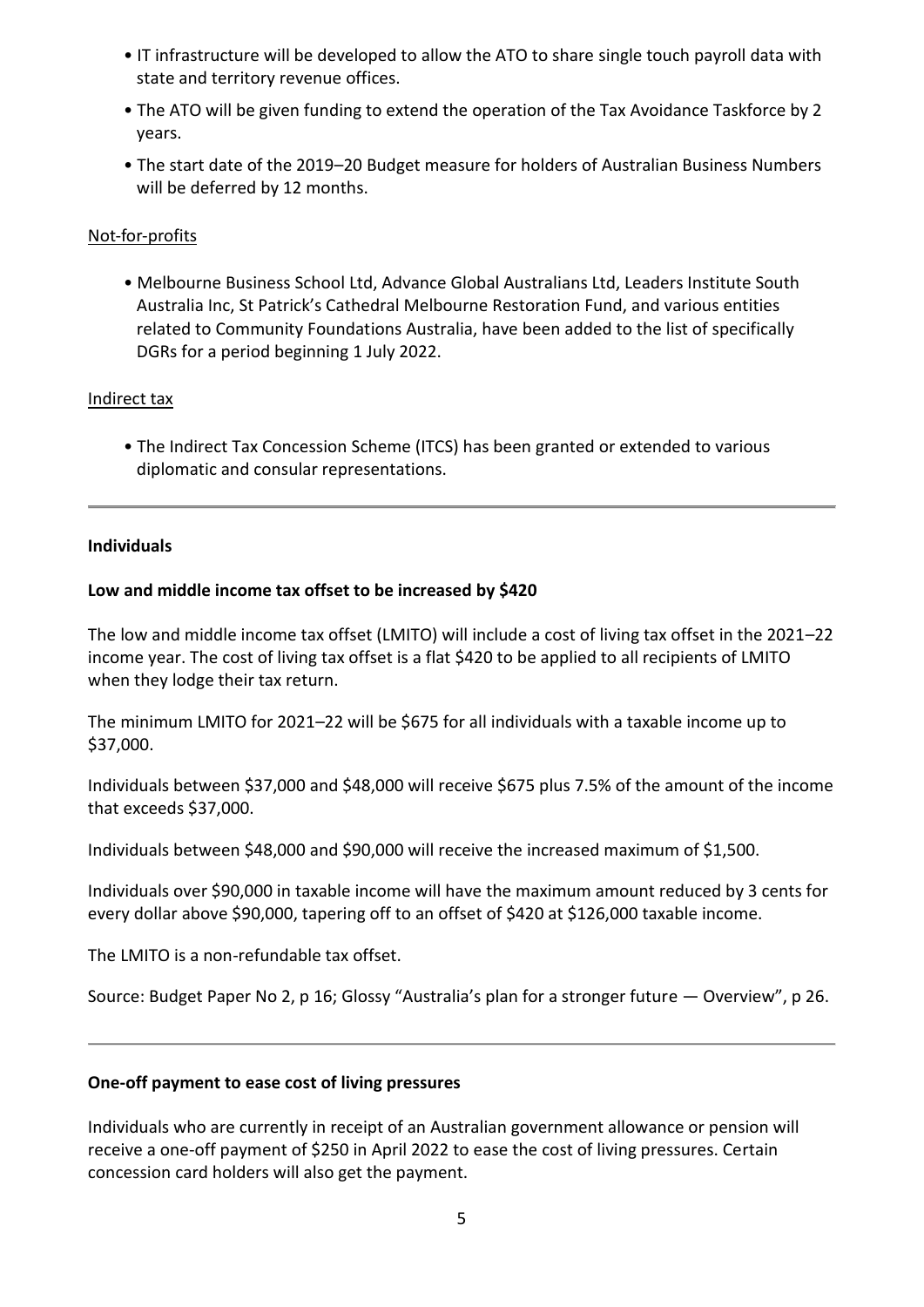The cost of living payment will be exempt from tax and will not count towards an individual's income for social security income test purposes.

The payment will cover individuals in receipt of the age pension, disability support pension, parenting payment, carer payment, carer allowance, JobSeeker payment, youth allowance, Austudy and Abstudy living allowance, double orphan pension, special benefit, farm household allowance and eligible Veterans' Affairs payments.

The payment will also go to individuals who hold a Pensioner concession card, a Commonwealth seniors health card or a Veteran Gold card.

However, if an individual receives multiple pensions or allowances, they will only receive the oneoff payment once.

Source: Budget Paper No 2, p 167.

## <span id="page-6-0"></span>**COVID-19 response package — Aged care**

There will a further \$458.1 million in funding over 5 years to support older Australians in aged care and aged care workers to manage the impact of COVID-19.

Part of the funding will be directed as follows:

- Approximately \$215 million over 2 years from 2021-22 to provide bonuses of up to \$800 to aged care workers in residential aged care and home care.
- Just under \$125 million in 2022-23 to extend and expand funding for the Aged Care Preparedness program that supports aged care providers to manage and prevent outbreaks of COVID-19 and prepare providers to transition to living with COVID-19.

The funding will also be used to increase the capacity for vaccination services to residents and staff and extend PCR testing in residential facilities for a further 3 months to 30 September 2022.

Source: Budget Paper No 2, p 88-89.

## <span id="page-6-1"></span>**Work-related COVID-19 tests tax deductible from 1 July 2021**

Costs of taking a COVID-19 test to attend a place of work will be tax deductible for individuals and exempt from fringe benefits tax from 1 July 2021.

Legislation will be introduced to clarify that work-related COVID-19 test expenses incurred by individuals are tax deductible. Employers will not incur fringe benefits tax if they provide COVID-19 testing to their employees for work-related purposes.

The amendments will take effect from the beginning of the 2021–22 tax year.

Source: Budget Paper No 2, p 18; Assistant Treasurer's press release "[Tax deductibility of COVID-](https://ministers.treasury.gov.au/ministers/michael-sukkar-2019/media-releases/tax-deductibility-covid-19-test-expenses)[19 test expenses](https://ministers.treasury.gov.au/ministers/michael-sukkar-2019/media-releases/tax-deductibility-covid-19-test-expenses)", 8 February 2022.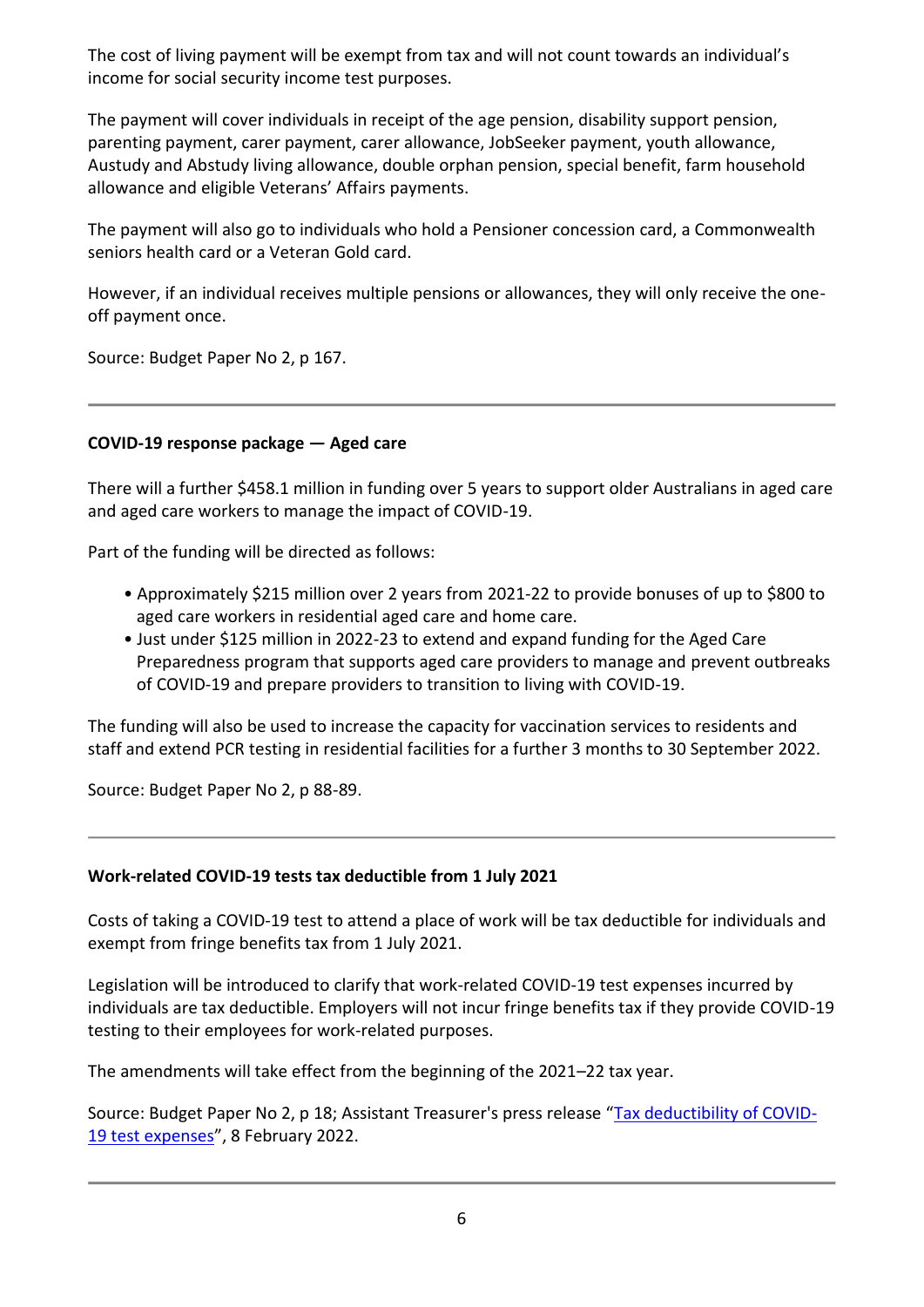#### <span id="page-7-0"></span>**Paid Parental Leave scheme enhancements**

The Paid Parental Leave scheme will be overhauled by combining the current Parental Leave Payment (18 weeks paid leave for the primary carer) and the Dad and Partner leave payment (2 weeks paid leave) into a single combined Paid Parental Leave pay scheme of up to 20 weeks.

Leave will be fully flexible and both parents will be able to choose how they split the leave periods between themselves.

The Paid Parental Leave can be taken any time within 2 years of the birth or adoption of their child.

The income test will also be broadened to have an additional household income eligibility test.

Source: Budget Paper No 2, p 169.

### <span id="page-7-1"></span>**Medicare low-income thresholds for 2021–22**

The CPI indexed Medicare levy low-income threshold amounts for singles, families, and seniors and pensioners for the 2021–22 year of income have been announced. The new thresholds are:

|                                                                       | Medicare levy low-income threshold (at or below which no<br>Medicare levy payable) 2021-22 (2020-21) |                     |  |
|-----------------------------------------------------------------------|------------------------------------------------------------------------------------------------------|---------------------|--|
| <b>Class of people</b>                                                | <b>Single</b>                                                                                        | <b>Family</b>       |  |
| <b>Individual</b>                                                     | \$23,365 (\$23,226)                                                                                  | \$39,402 (\$39,167) |  |
| Senior Australians and eligible<br><b>pensioners</b>                  | \$36,925 (\$36,705)                                                                                  | \$51,401 (\$51,094) |  |
| Threshold increment for each<br>additional dependent<br>child/student | $$3,619$ (\$3,597)                                                                                   |                     |  |

Source: Budget Paper No 2, pp 24–25.

#### <span id="page-7-2"></span>**Increased support for affordable housing and home ownership**

The number of guarantees under the Home Guarantee Scheme will be increased to 50,000 per year for 3 years from 2022–23 and then 35,000 a year thereafter to support home buyers to purchase a home with a lower deposit.

The guarantees will be allocated to provide:

- 35,000 guarantees per year ongoing for the First Home Guarantee (formerly the First Home Loan Deposit Scheme)
- 5,000 places per year to 30 June 2025 for the Family Home Guarantee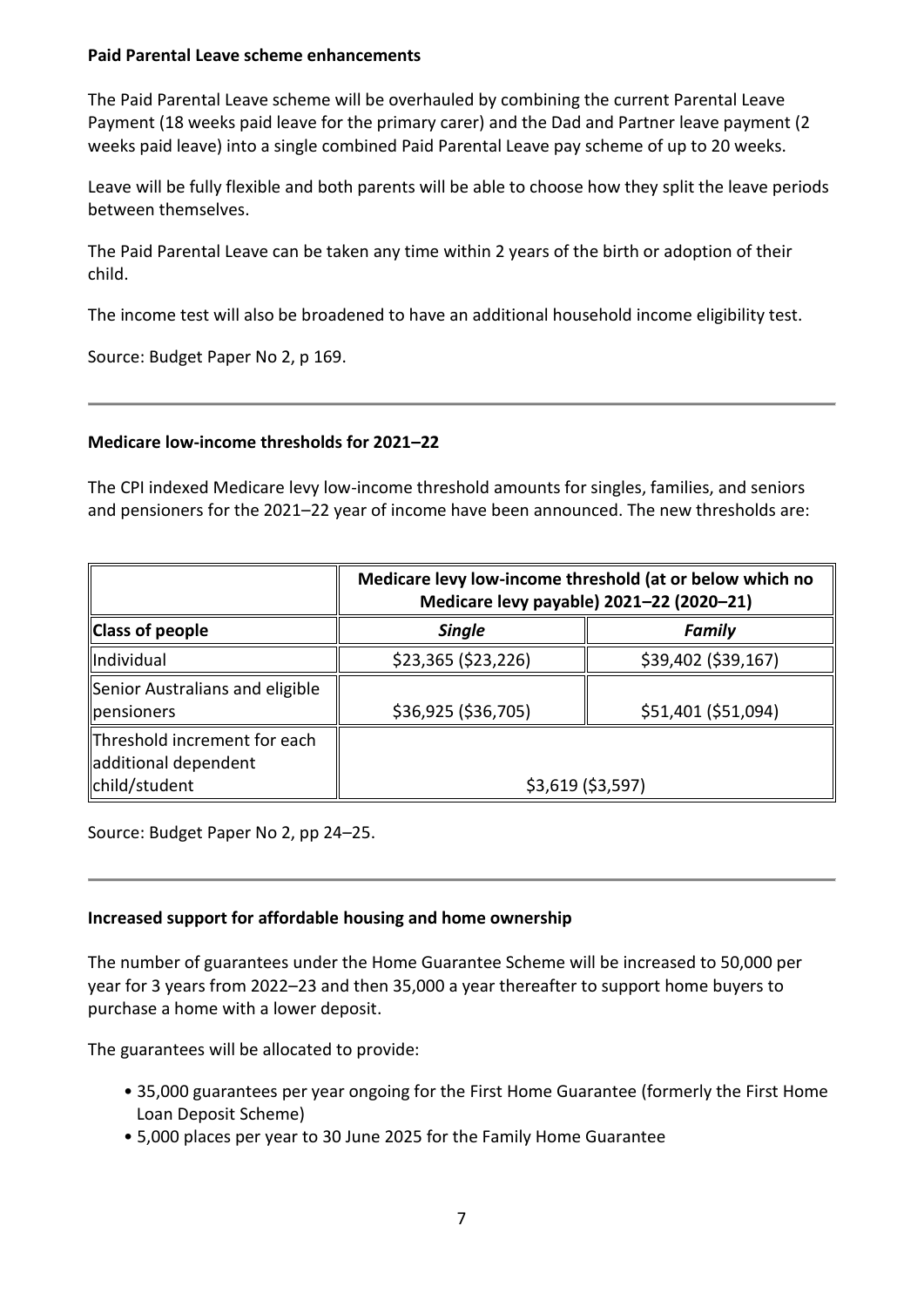• 10,000 places per year to 30 June 2025 for a new Regional Home Guarantee that will support eligible citizens and permanent residents who have not owned a home for 5 years to purchase a new home in a regional location with a minimum 5% deposit.

Source: Budget Paper No 2, p 170.

### <span id="page-8-0"></span>**Business**

## <span id="page-8-1"></span>**More COVID-19 business grants will be tax exempt**

Payments from additional state and territory COVID-19 business support grant programs will be made non-assessable non-exempt income (NANE) for income tax purposes until 30 June 2022. The NANE treatment is to support businesses affected by state or territory lockdowns during the pandemic.

Since the 2021–22 MYEFO, the following programs have been made eligible:

- New South Wales Accommodation Support Grant
- New South Wales Commercial Landlord Hardship Grant
- New South Wales Performing Arts Relaunch Package
- New South Wales Festival Relaunch Package
- New South Wales 2022 Small Business Support Program
- Queensland 2021 COVID-19 Business Support Grant
- South Australia COVID-19 Tourism and Hospitality Support Grant
- South Australia COVID-19 Business Hardship Grant.

Source: Budget Paper No 2, p 17.

#### <span id="page-8-2"></span>**Increased deduction for small business external training expenditure**

Small and medium businesses will be able to deduct an additional 20% of expenditure incurred on external training courses provided to their employees.

The additional deduction will apply for businesses with aggregated turnover of less than \$50 million. The external training course must be delivered by an Australian entity and provided to employees in Australia or online. In-house or on-the-job training and expenditure for persons other than employees will be excluded.

The measure will apply for eligible expenditure incurred from 7:30pm (AEDT) on 29 March 2022 (Budget night) until 30 June 2024. Where eligible expenditure is incurred before 1 July 2022, the additional deduction will be claimed in the tax return for the following income year.

<span id="page-8-3"></span>Source: Budget Paper No 2, pp 26–27.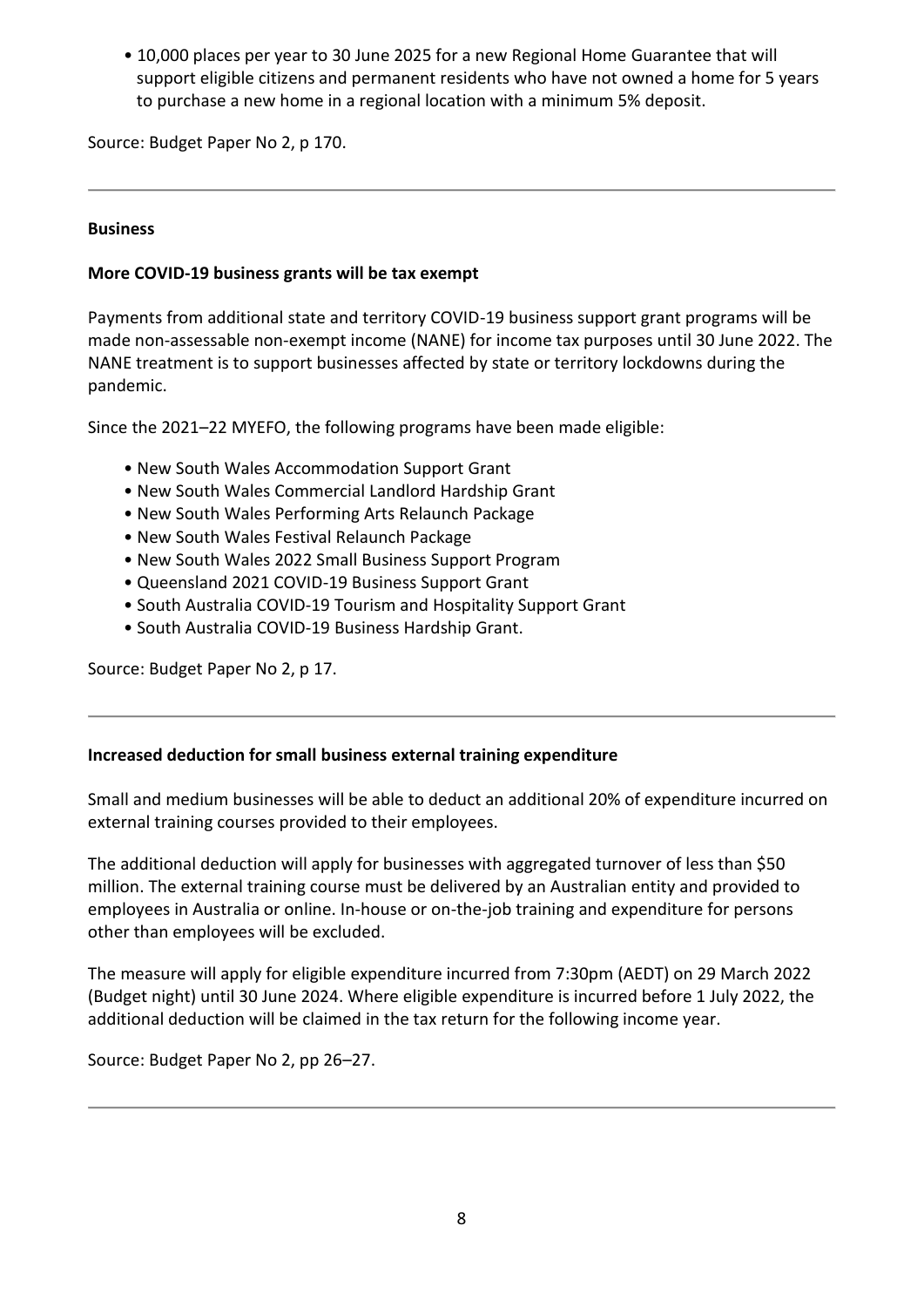#### **Increased deductions for digital adoption by small businesses**

Small and medium businesses will be able to deduct an additional 20% of eligible expenditure supporting digital adoption.

The additional deduction will apply for businesses with aggregated turnover of less than \$50 million. Eligible expenditure will include the cost of depreciating assets and business expenses supporting digital adoption, such as portable payment devices, cyber security systems or subscriptions to cloud-based services. An annual cap of \$100,000 will apply to expenditure eligible for the additional deduction.

The measure will apply for eligible expenditure incurred from 7:30pm (AEDT) on 29 March 2022 (Budget night) until 30 June 2023. Where eligible expenditure is incurred before 1 July 2022, the additional deduction will be claimed in the tax return for the following income year.

Source: Budget Paper No 2, p 27.

### <span id="page-9-0"></span>**Apprenticeship wage subsidy extended**

The Boosting Apprenticeship Commencements wage subsidy will be extended to support businesses and Group Training Organisations that take on new apprentices and trainees. The subsidy will now be available to 30 June 2022. This measure will provide for an additional 35,000 apprentices and trainees. Eligible businesses will be reimbursed up to 50% of an apprentice or trainee's wages of up to \$7,000 per quarter for 12 months.

Source: Budget Paper No 2, p 76; Glossy "Australia's plan for a stronger future — Overview", p 46.

## <span id="page-9-1"></span>**Concessional tax treatment for carbon abatement and biodiversity stewardship income**

Concessional tax treatment will apply from 1 July 2022 for primary producers selling Australian Carbon Credit Units (ACCUs) and biodiversity certificates.

Proceeds from the sale of ACCUs and biodiversity certificates generated from on-farm activities will be treated as primary production income, providing access to existing income tax averaging arrangements and the Farm Management Deposits scheme. The taxing point of ACCUs for primary producers that are eligible for tax averaging or the Farm Management Deposits scheme will also be changed to the year in which they are sold. Similar treatment will be extended to biodiversity certificates issued under the Agriculture Biodiversity Stewardship Market scheme.

Currently, proceeds from selling ACCUs are treated as non-primary production income and ACCU holders are taxed based on annual changes in the value of their ACCUs.

The measure will apply from 1 July 2022.

Source: Budget Paper No 2, p 26.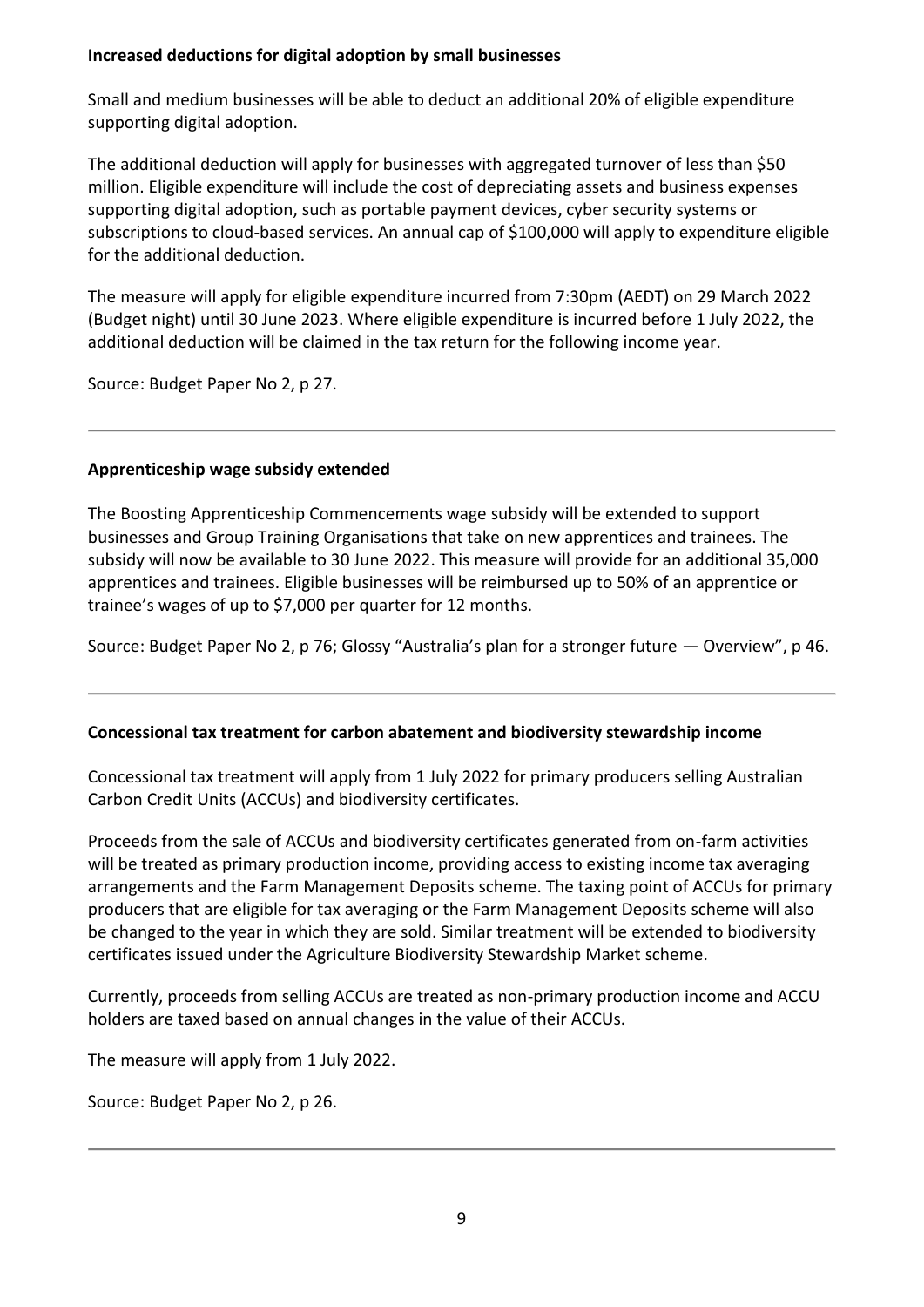#### <span id="page-10-0"></span>**Expanded access to unlisted company employee share schemes**

For employers that make larger offers in connection with employee share schemes in unlisted companies, participants can invest up to:

- \$30,000 per participant per year, accruable for unexercised options for up to 5 years, plus 70% of dividends and cash bonuses, or
- any amount, if it would allow them to immediately take advantage of a planned sale or listing of the company to sell their purchased interests at a profit.

Regulatory requirements for offers to independent contractors will be removed, where they do not have to pay for interests.

Source: Budget Paper No 2, p 19.

## <span id="page-10-1"></span>**PAYG income tax instalment system set for structural overhaul**

The gross domestic product (GDP) uplift rate that applies to pay-as-you-go (PAYG) instalments and GST instalments will be set at 2% for the 2022–23 income year.

The GDP adjustment factor is usually calculated by using data from the Australian Bureau of Statistics and is based on GDP changes over the previous 2 calendar years. Using this statutory formula, it was expected that the GDP uplift for PAYG instalments would be much higher, causing potential cash flow issues for businesses. The 2% uplift rate will apply to instalments for the 2022– 23 income year that fall due after amending legislation receives assent.

The current annual aggregated turnover thresholds for using the GST instalment method is \$10 million and \$50 million for PAYG instalments.

Source: Budget Paper No 2, p 29.

## <span id="page-10-2"></span>**Continued reforms to insolvency arrangements**

Additional funding will be provided to further reform insolvency arrangements. This includes:

- \$22 million to implement reforms to unfair preference rules, including enhancing the Assetless Administration Fund, from 1 July 2023
- \$7 million to clarify the treatment of trusts with corporate trustees under Australia's insolvency laws, and
- \$0.8 million in 2022–23 to implement the government's response to the recommendations of the [Review of the insolvent trading safe harbour,](https://treasury.gov.au/publication/p2022-p258663-govt-response) released in March 2022.

<span id="page-10-3"></span>Source: Budget Paper No 2, p 171.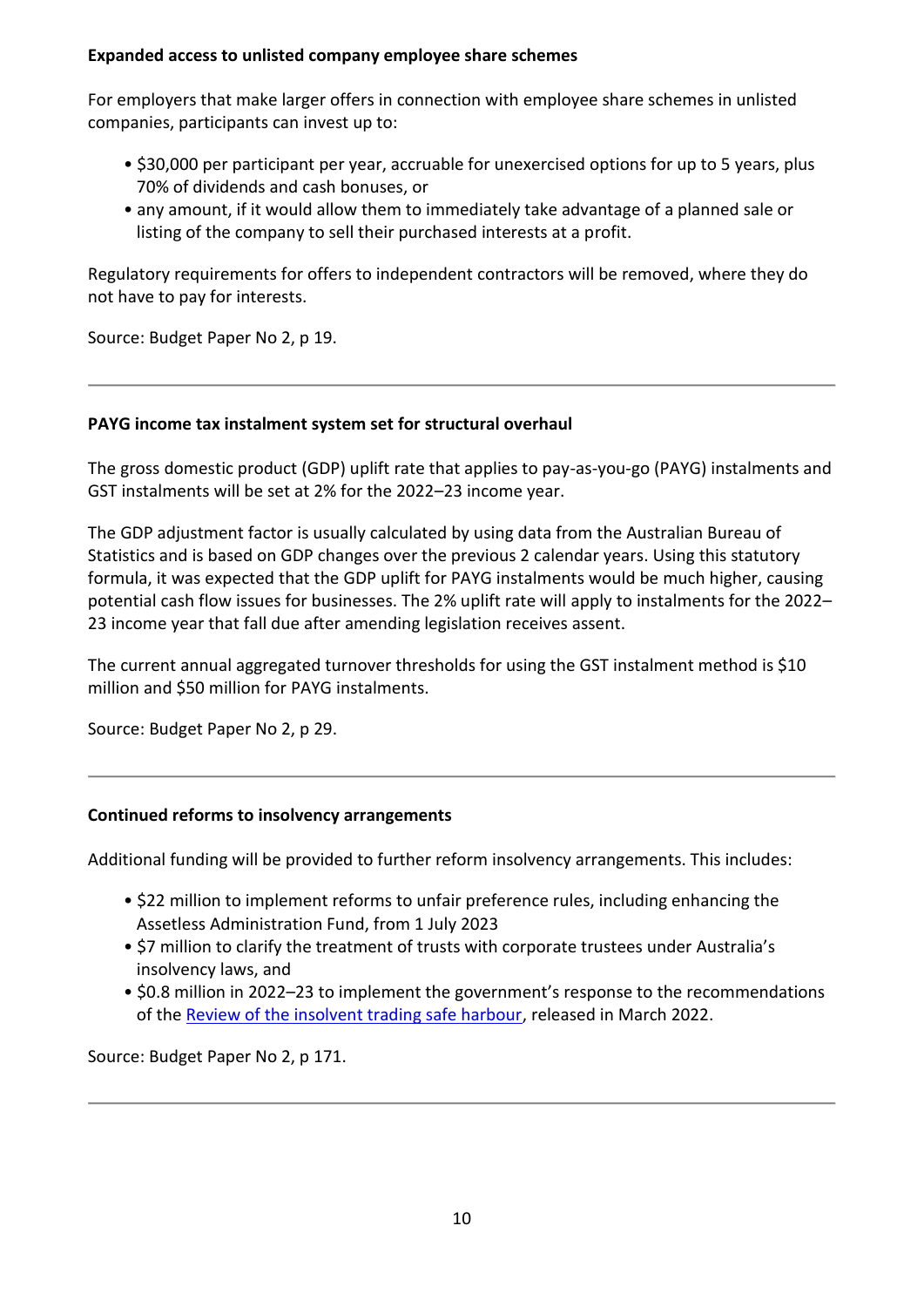#### **Business registry fees to be streamlined**

Fees associated with Australia's business registers will be streamlined over 3 years from 2023–24.

Company registration and lifecycle management are scheduled to move to a modernised platform in September 2023. These reforms to Australia's business registers will:

- remove the companies annual late review fee
- reduce the number of fees paid for ad hoc lodgments under existing requirements
- remove fees for searches conducted on the new platform, and
- provide \$300,000 to the Department of Treasury to redesign wholesale business register search services facilitated by third-party services.

Source: Budget Paper No 2, p 6.

### <span id="page-11-0"></span>**Tax exemption for Australian sovereign wealth fund extended**

Wholly owned Australian incorporated subsidiaries of the Future Fund Board of Guardians will be exempt from corporate income tax.

The current income tax exemption applying to the Future Fund Board does not extend to its wholly owned subsidiaries. As a result, these subsidiaries pay corporate income tax and subsequently refund it to the Future Fund Board through franking credits attached to the dividends paid.

The measure will have effect from the subsidiaries' first income year after assent of the enabling legislation.

Source: Budget Paper No 2, p 20.

## <span id="page-11-1"></span>**Excise and customs duty**

## <span id="page-11-2"></span>**Temporary reduction in fuel excise**

From 12:01 am on 30 March 2022, the excise and excise-equivalent customs duty on petrol and diesel will be reduced by 50%. The reduction in fuel excise will be in place for 6 months, ending at 11:59pm on 28 September 2022.

The 50% reduction will reduce the excise from 44.2 cents per litre to 22.1 cents per litre, and applies to petrol, diesel and all other fuel and petroleum-based products except for aviation fuels.

For businesses who usually claim fuel tax credits for heavy vehicles on public roads, this reduction in excise brings the full credit rate below the road user charge of 26.4 cents per litre. This will effectively reduce the fuel tax credits down to zero for 6 months.

Source: Budget Paper No 2, p 15; Glossy "Fuel Excise".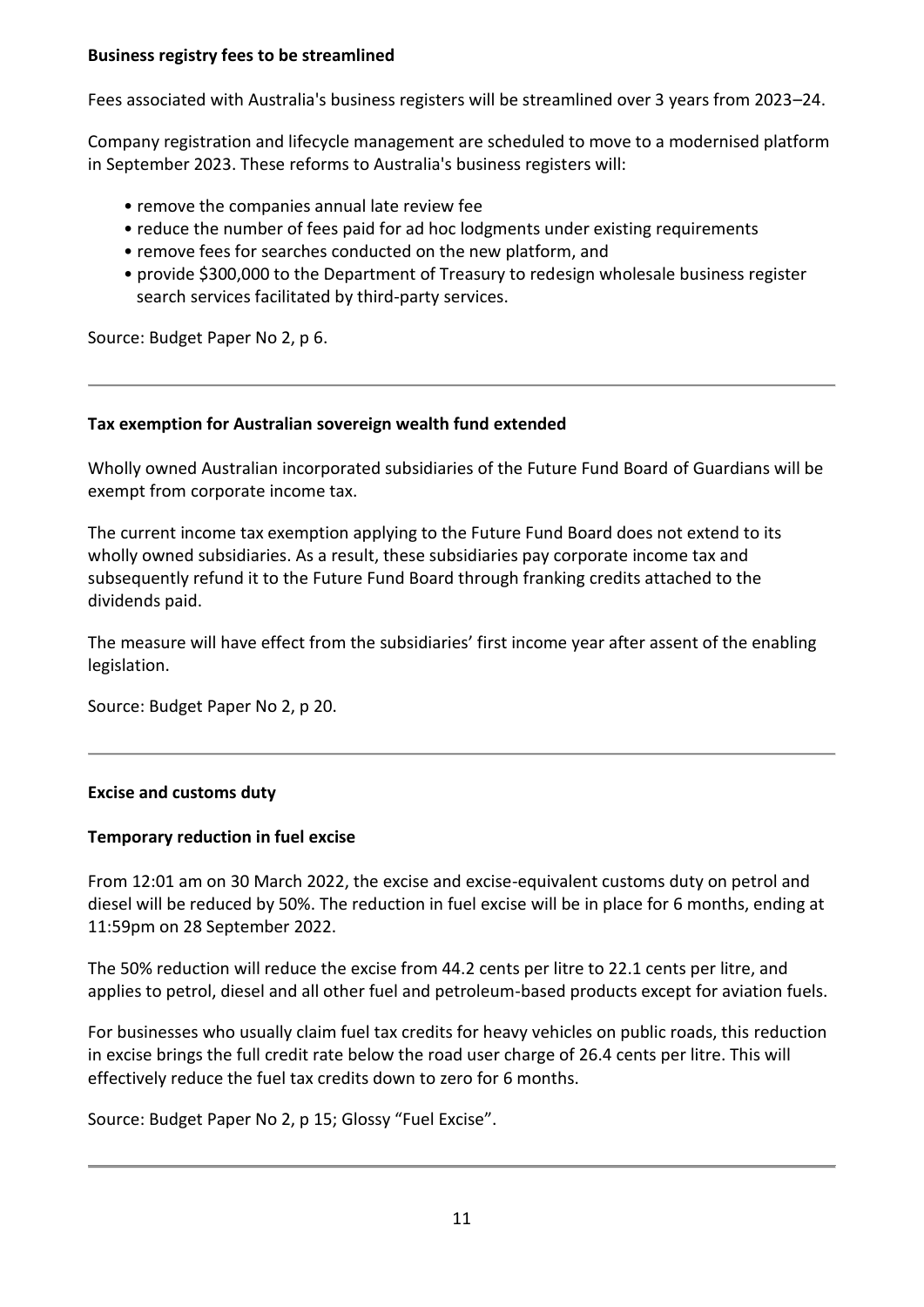#### <span id="page-12-0"></span>**COVID-19 tariff concession to be made permanent**

The temporary tariff concession for certain medical and hygiene products to treat, diagnose or prevent the spread of COVID-19 will be made permanent.

In addition, the range of products eligible for the "free" rate of customs duty will be expanded and the current end-use restriction will be removed. The measure will apply from 1 July 2022.

Source: Budget Paper No 2, p 6.

### <span id="page-12-1"></span>**Excise administration to be streamlined**

Administration of fuel and alcohol excise, and excise-equivalent customs duty will be streamlined.

### Fuel and alcohol businesses

Fuel and alcohol businesses with annual turnover of less than \$50 million will be able to lodge and pay excise and excise-equivalent customs duty on a quarterly basis, rather than on a weekly or monthly basis.

Businesses that import fuel and alcohol products for further manufacture or distribution that want to defer payment of excise or excise-equivalent customs duty will be able to transfer fuel or alcohol directly into a warehouse administered by the ATO after Australian Border Force customs clearance. Tax on direct imports will continue to be collected by the Australian Border Force.

#### Aligning excise system licensing requirements

Licensing requirements across the excise system will be streamlined by:

- • removing all renewal requirements for excise and excise-equivalent customs goods licences, removing licence fees, enabling the ATO and Australian Border Force to issue entity-level licences in addition to site-level licences, and providing blanket permission to move goods between sites controlled by licensed businesses
- • removing onshore producers of crude oil and condensate from the excise system until and unless they exceed the relevant production threshold to be liable for excise payments
- • extending the time limit to apply for a refund of excise overpayments from 12 months to 4 years after payment, and
- • creating a public register of excise and excise-equivalent customs goods licences administered by the ATO.

#### Excise and excise-equivalent customs duty for fuel

Amendments will be made to the excise and excise-equivalent customs duty regime for fuel to:

- introduce a refund provision for excise-equivalent customs duty on petroleum-based oils used in the further manufacture of petroleum lubricants, ending double taxation of these oils
- remove the requirement to pay and subsequently claim fuel tax credits in respect of excise or excise-equivalent customs duty on fuels used in domestic commercial shipping, and
- set a single rate for businesses to calculate and claim Vapour Recovery Unit refunds.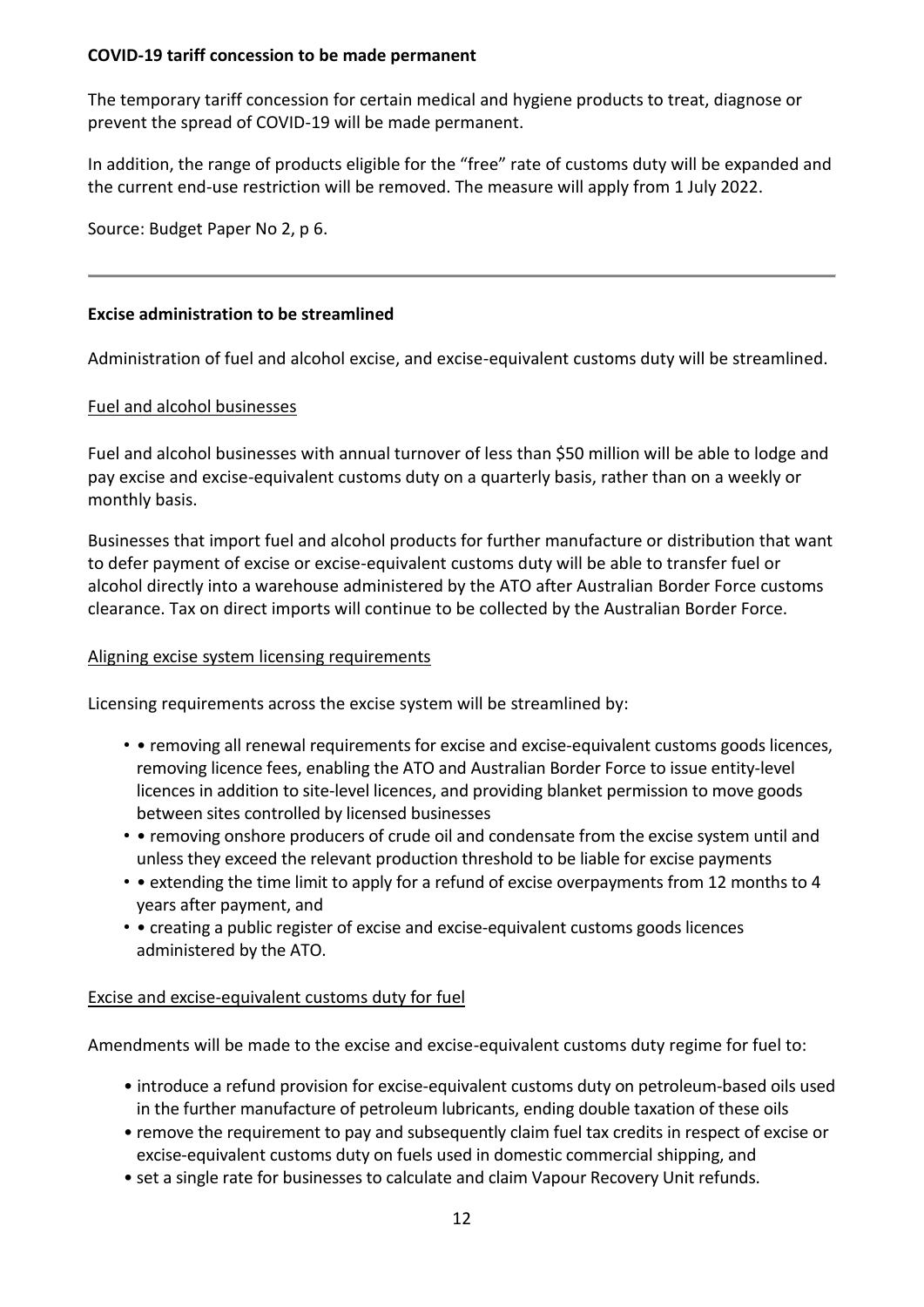A targeted exemption from excise licensing requirements will also apply for licensed hospitality venues to fill beer from kegs into sealed, non-pressurised containers of no more than 2 litres capacity that are not designed for medium to long term storage.

The changes will apply from 1 July 2023.

Source: Budget Paper No 2, pp 7–8.

## <span id="page-13-0"></span>**Superannuation**

<span id="page-13-1"></span>Extension of the reduction in superannuation minimum drawdown rates

The halving of the superannuation minimum drawdown requirements for account-based pensions and similar products will be extended for a further year to 30 June 2023.

The minimum drawdown requirements determine the minimum amount of a pension that a retiree must drawdown from their superannuation in order to qualify for tax concessions.

Source: Budget Paper No 2, p 28.

### <span id="page-13-2"></span>**Innovation**

<span id="page-13-3"></span>Agricultural innovation: expansion of "patent box" tax concession

Corporate income from the commercialisation of patents and eligible Plant Breeder's Rights (PBRs), issued from 29 March 2022, in respect to agricultural and veterinary chemical products will be taxed at an effective rate of 17% to the extent that the R&D took place in Australia, for income years starting from 1 July 2023.

Eligible patents are linked to agricultural and veterinary (agvet) chemical products listed on the:

- Australian Pesticides and Veterinary Medicines Authority (APVMA), or
- PubCRIS (Public Chemicals Registration Information System) register

Finalisation of the detailed design of the "patent box" expansion to agriculture will be subject to industry consultation.

The "patent box" concession was announced in last year's budget in relation to assessable income derived from exploiting a medical or biotechnology patent. *Treasury Laws Amendment (Tax Concession for Australian Medical Innovations) Bill* 2022 introducing new Div 357 into the ITAA 97 was introduced into Parliament on 10 February 2022.

<span id="page-13-4"></span>Source: Budget Paper No 2, p 22.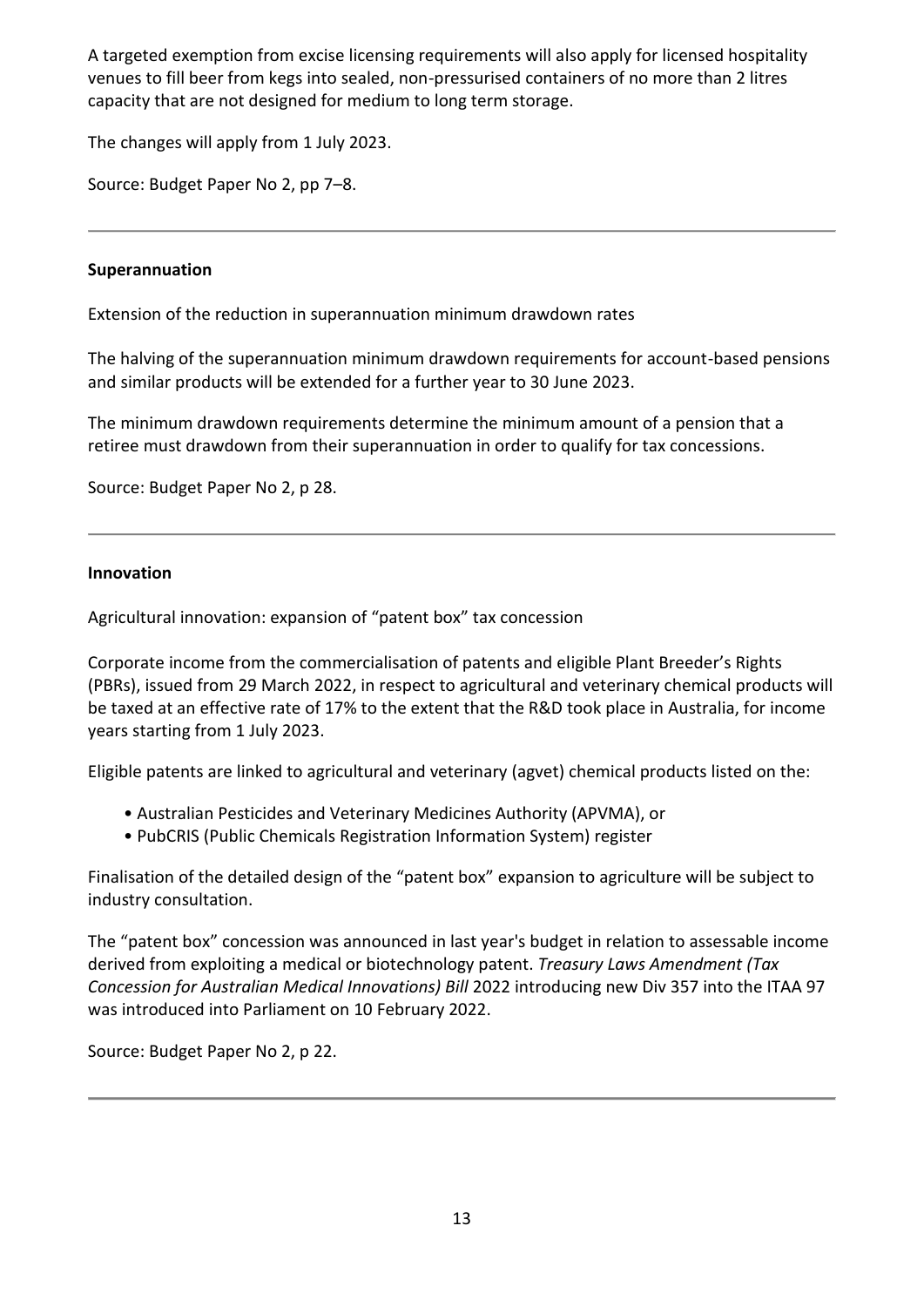## **Low emissions innovation: expansion of "patent box" tax concession**

Corporate income from the commercialisation of patents, issued from 29 March 2022, that have the potential to lower emissions to the extent that the R&D took place in Australia, will be taxed at an effective rate of 17% for income years starting from 1 July 2023.

Patented technology that is considered to reduce emissions in the 140 technology areas listed in the Government's *2020 Technology and Investment Roadmap Discussion Paper* or included as priority technologies in the Government's 2021 and future annual Low Emissions Technology Statements are potentially eligible for the concession.

Finalisation of the detailed design of the "patent box" expansion to low emission technologies will be subject to industry consultation.

The "patent box" concession was announced in last year's budget in relation to assessable income derived from exploiting a medical or biotechnology patent. *Treasury Laws Amendment (Tax Concession for Australian Medical Innovations) Bill* 2022 introducing new Div 357 into the ITAA 97, was introduced into Parliament on 10 February 2022.

Source: Budget Paper No 2, p 23.

## <span id="page-14-0"></span>**Medical and biotechnology innovation: expansion of "patent box" tax concession**

The "patent box" tax concession announced in the 2021 Federal Budget in relation to assessable income derived from exploiting a medical or biotechnology patent was introduced into Parliament in *Treasury Laws Amendment (Tax Concession for Australian Medical Innovations) Bill* 2022 introducing new Div 357 into the ITAA 97 on 10 February 2022. The introduced Bill expanded the original "patent box" to eligible patents issued in the following overseas jurisdictions with equivalent patent regimes:

- IP Australia
- utility patents issued by the United States Patent and Trademark Office (USPTO), and
- European patents granted under the European Patent Convention (EPC).

The measure once enacted will apply in respect of income years starting on or after 1 July 2022 to income attributable to R&D conducted in Australia. See [Explanatory Memorandum](https://www.aph.gov.au/Parliamentary_Business/Bills_Legislation/Bills_Search_Results/Result?bId=r6838) *Treasury Laws Amendment (Tax Concession for Australian Medical Innovations) Bill* 2022.

Source: Budget Paper No 2, p 24.

## <span id="page-14-1"></span>**Tax administration**

## <span id="page-14-2"></span>**PAYG instalment systems to be modernised**

Companies will be able to choose to have their PAYG instalments calculated based on current financial performance, extracted from business accounting software, with some tax adjustments.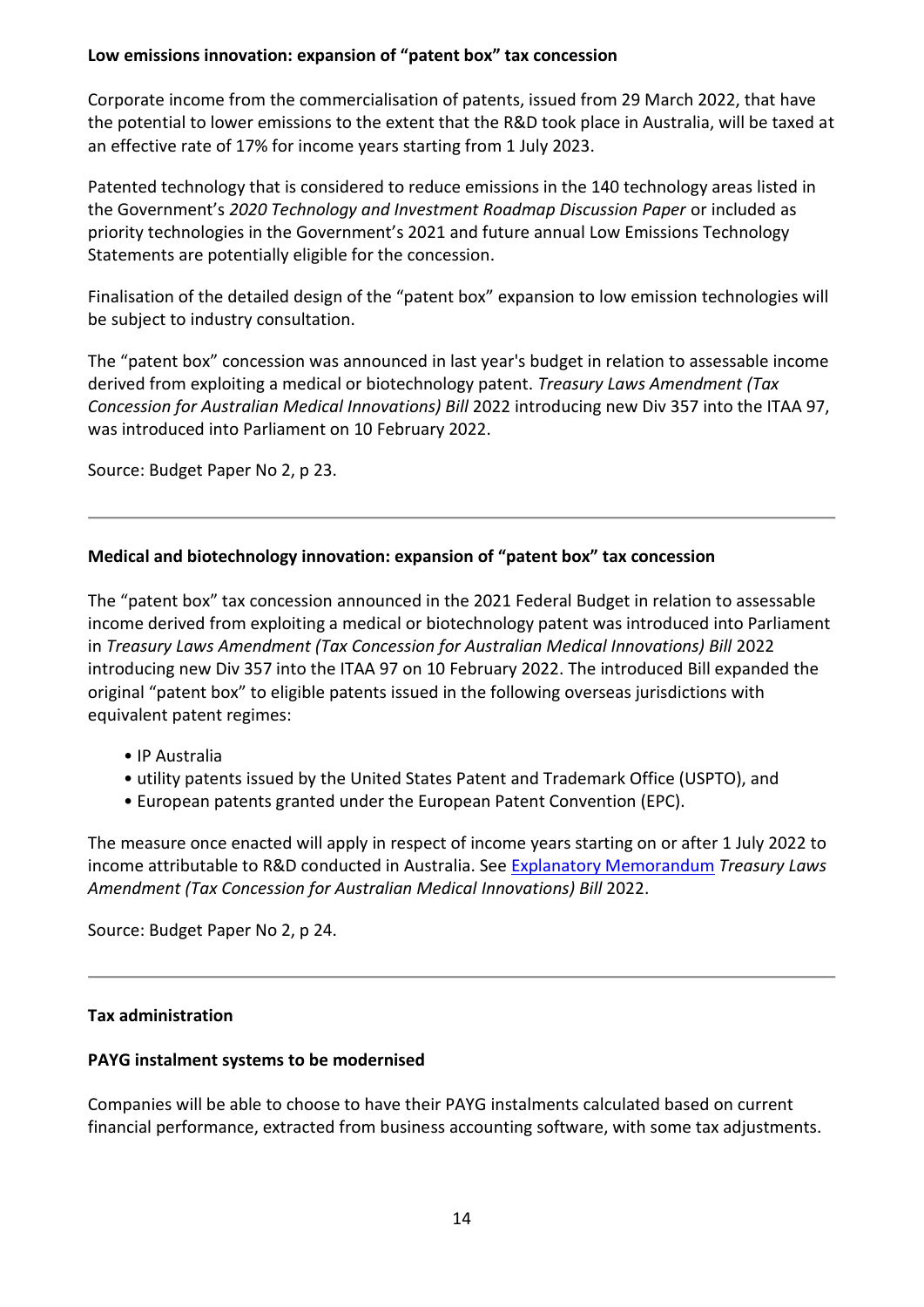The government will consult with affected stakeholders, tax practitioners and digital service providers to finalise the policy scope, design and specifications of this measure.

Subject to advice from software providers about their capacity to deliver, it is anticipated that systems will be in place by 31 December 2023, with the measure to commence on 1 January 2024, for application to periods starting on or after that date.

Source: Budget Paper No 2, p 21.

## <span id="page-15-0"></span>**Reporting of taxable payments reporting system data**

Businesses will be allowed the option to report taxable payments reporting system data (via accounting software) on the same lodgment cycle as their activity statements.

Subject to advice from software providers about their capacity to deliver, it is anticipated that systems will be in place by 31 December 2023, with the measure to commence on 1 January 2024, for application to periods starting on or after that date.

Consultation with affected stakeholders, tax practitioners and digital service providers will take place to finalise the policy scope, design and specifications of the measure.

Source: Budget Paper No 2, p 28.

### <span id="page-15-1"></span>**Digitalising trust and beneficiary income reporting and processing**

Trust and beneficiary income reporting and processing will be digitalised, by allowing all trust tax return filers the option to lodge income tax returns electronically, increasing pre-filling and automating ATO assurance processes.

The measure is proposed to commence from 1 July 2024, subject to advice from software providers about their capacity to deliver.

Source: Budget Paper No 2, pp 18–19.

#### <span id="page-15-2"></span>**Enhanced sharing of STP data**

IT infrastructure will be developed to allow the ATO to share single touch payroll (STP) data with state and territory revenue offices on an ongoing basis.

The government will commit \$6.6 million for this measure. Funding has already been provided for by the government. The funding will be deployed following further consideration of which states and territories are able and willing to invest in their own systems and administrative processes to pre-fill payroll tax returns with STP data, to reduce compliance costs for businesses.

Source: Budget Paper No 2, p 172.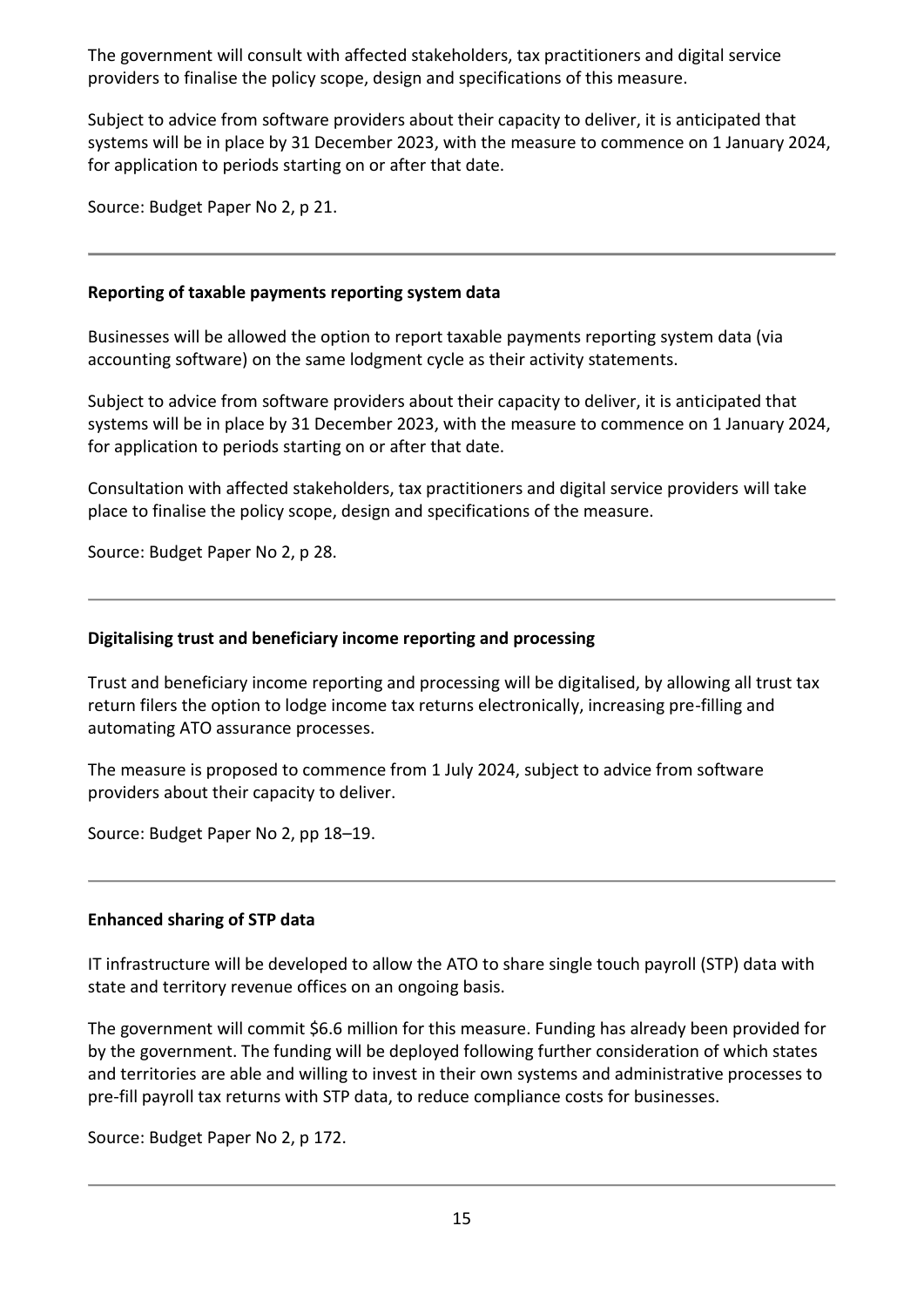## <span id="page-16-0"></span>**ATO Tax Avoidance Taskforce to be extended**

The ATO will be given funding to extend the operation of the Tax Avoidance Taskforce by 2 years to 30 June 2025.

The taskforce was established in 2016 to undertake compliance activities targeting multinationals, large public and private groups, trusts and high wealth individuals. The taskforce also scrutinises specialist tax advisors and intermediaries that promote tax avoidance schemes and strategies.

The ATO's total resourcing requirement, including for the delivery of the extension of the Tax Avoidance Taskforce, will be settled as part of the independent review of the ATO's ongoing resourcing requirement announced as part of the 2021–22 MYEFO measure titled *Australian Taxation Office – continuation of compliance programs and independent resourcing review*.

Source: Budget Paper No 2, p 29.

## <span id="page-16-1"></span>**Deferral of 2019 Budget measure on Australian Business Numbers**

The start date of the 2019–20 Budget measure requiring holders of Australian Business Numbers (ABNs) with an income tax return obligation to lodge their income tax return and to confirm their ABN status annually, will be deferred by 12 months to assist with integration into the Australian Business Registry Services (ABRS).

Source: Budget Paper No 2, p 18.

## <span id="page-16-2"></span>**Not-for-profits**

## <span id="page-16-3"></span>**Additions to deductible gift recipients list**

The following organisations have been approved as specifically listed deductible gift recipients (DGRs):

- Melbourne Business School Ltd from 1 July 2022
- Advance Global Australians Ltd, subject to being registered with the Australian Charities and Not-for-profits Commission, from 1 July 2022 to 30 June 2027
- Leaders Institute South Australia Inc from 1 July 2022 to 30 June 2027
- St Patrick's Cathedral Melbourne Restoration Fund, from 1 July 2022 to 30 June 2027
- numerous entities related to Community Foundations Australia from 1 July 2022 to 30 June 2027. Entities whose governing rules permit a use of funds beyond that permitted for entities endorsed under the DGR categories in the tax law will not be listed. Listed entities will also need to demonstrate that they will maintain minimum annual distributions, consistent with the current requirements for ancillary funds

The DGR listing of Sydney Chevra Kadisha will be extended for a further 2 years from 1 July 2022 to 30 June 2024.

At the request of the organisation, Mt Eliza Graduate School of Business and Government Ltd it will be removed as a specifically listed DGR.